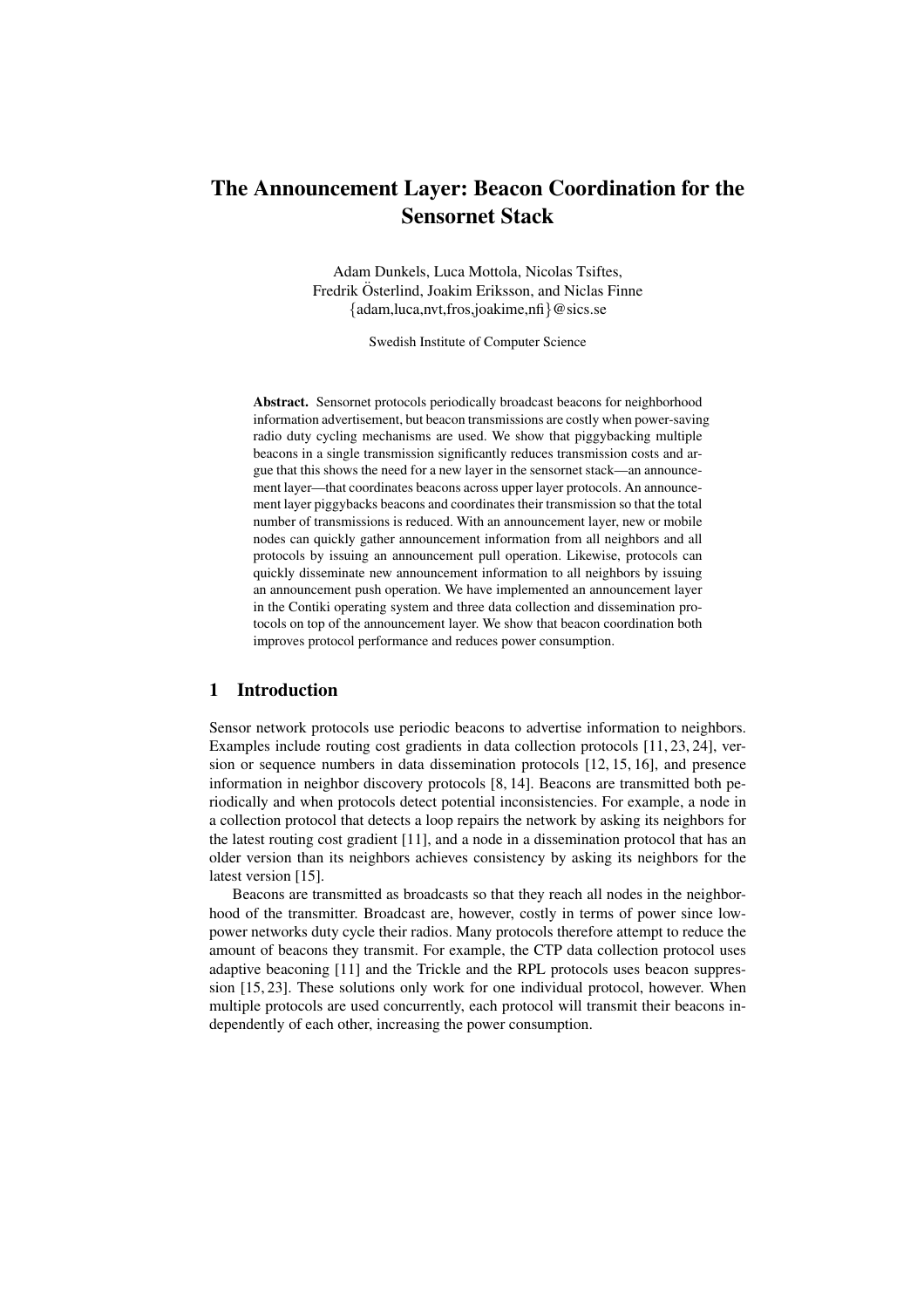

Fig. 1. The announcement layer coordinates beacons from multiple protocols. This allows the number of beacon transmissions to be reduced and announcement operations to be coordinated across protocols.

We argue that there are significant power savings to be made through coordinating and piggybacking beacons from multiple protocols. We present the announcement layer, a beacon coordination layer for the sensornet stack that transmission of periodic beacons from multiple protocols, piggyback multiple beacons into each transmission to reduce the total amount of beacon transmissions, and provide operations for pushing announcements to the neighborhood and for requesting announcements from neighbors. Figure 1 shows how the announcement layer fit into the network stack.

The announcement layer defines two operations: *push* and *pull*. Push quickly transmit an announcement to the neighborhood and pull requests announcements from all neighbors. The push operation is used e.g. when a collection protocol finds a better route and the pull operation is used e.g. when a collection protocol node detects a routing loop and the latest routing gradients are needed.

We argue that an announcement layer provide at least three benefits:

- Reduction of bandwidth usage and network congestion. Since multiple announcements are collected in a single broadcast transmission, less bandwidth is occupied by beacons, leading to less network congestion. We evaluate this in Section 5.1.
- Reduction of power consumption. Broadcast transmissions are expensive, but the marginal cost of sending larger packets is low. Collecting multiple announcements into a single packet therefore reduces power consumption. We quantify the power consumption reduction throughout Section 5.
- Inter-protocol coordination. Announcements from multiple concurrent protocols are collected at a single point in the network stack, making it possible to coordinate push and pull operations across protocols. We quantify this in Section 5.2.

We make our case as follows. We demonstrate that beacon transmissions are costly that multiple transmissions even more so (Section 2). This motivates the need for an announcement layer (Section 3). We have implemented an announcement layer in Contiki (Section 4) and demonstrate that the use of an announcement layer reduces the number of beacon transmissions and the power consumption in a series of simulations and testbed experiments (Section 5) and discuss how an announcement layer differs from existing approaches (Section 6).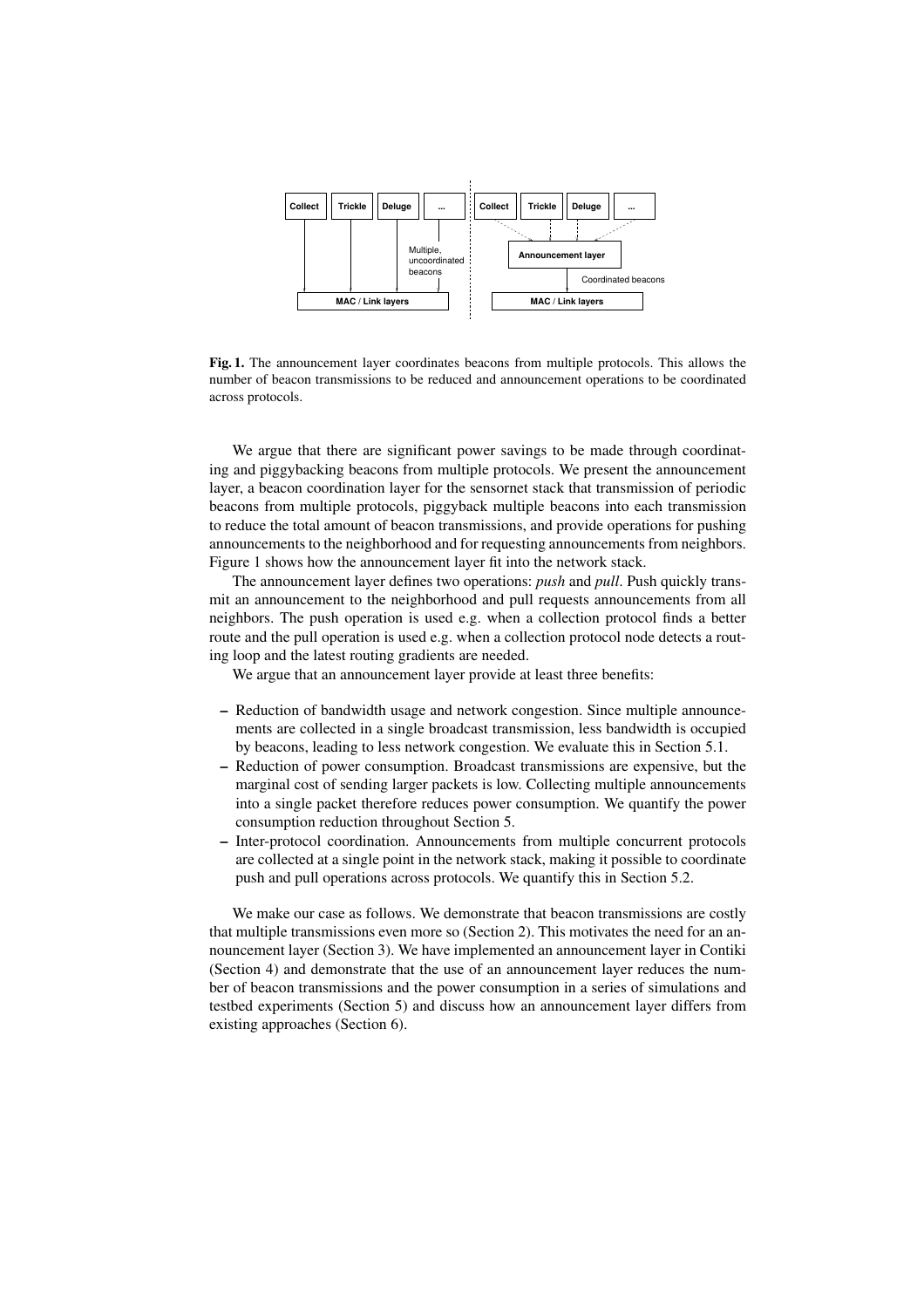## 2 Motivation: Beacon Transmissions are Costly

The background to the announcements programming abstraction stems from the periodic broadcast beacons used by sensor network protocols to do one-hop neighborhood information advertisement, and the observation that radio duty cycling makes broadcast expensive.

#### 2.1 Sensornet Protocols use Beacons

Sensor network protocols use periodic beacon transmissions to advertise information to the one-hop neighborhood. Examples include route metrics in data collection protocols [11] and version numbers in data dissemination protocols [12].

Information advertisement within the physical neighborhood of sensor nodes may also serve functionality reaching up to the application level, e.g., to coordinate sensors and actuators in a control application [5]. Programming systems for such applicationlevel information sharing exist, such as Hood [22] and TeenyLime [4].

Beacons are typically transmitted periodically, but the period often changes over time. Many protocols exponentially increase their beacon rate when the information in the beacons has been transmitted several times and is no longer new. Examples include the Trickle single-packet data dissemination protocol [15], the multi-packet data dissemination protocol Deluge [12], the CTP data collection protocol [11], and the RPL low-power IPv6 routing protocol [23].

#### 2.2 Duty Cycling makes Beacon Transmissions Costly

Beacons need to reach all nodes in the neighborhood of the transmitting node. Beacons are therefore sent as broadcast messages, but since radio duty cycling must be used to maintain a low power consumption, broadcast messages become comparatively expensive in terms of power consumption.

In traditional wireless networks, broadcast has been regarded as an inexpensive operation due to the broadcast nature of the radio medium: the physical radio signal naturally reaches all neighboring nodes. But when radios are duty cycled, one physical transmission is not enough to reach all neighbors, since neighbors have their radios switched off most of the time. To send a broadcast transmission, the sender must make sure that all its neighbors are awake to receive the broadcast transmission.

Ensuring that all neighbors are awake to receive the transmission can be done in two ways: either by having all nodes agree on scheduled rendez-vous when all nodes are simultaneously awake, or by having the sender explicitly wake up all its neighbors. Scheduled rendez-vous are costly since nodes must wake up for every rendez-vous, even if no data is to be transmitted. Explicit wake-ups are expensive since the sender must make sure that all nodes receive the message, thus typically needs to transmit the message multiple times. In contrast, for a unicast transmission, it is enough that only one node—the receiver—is awake to receive the message. Thus unicast transmissions are fundamentally less expensive.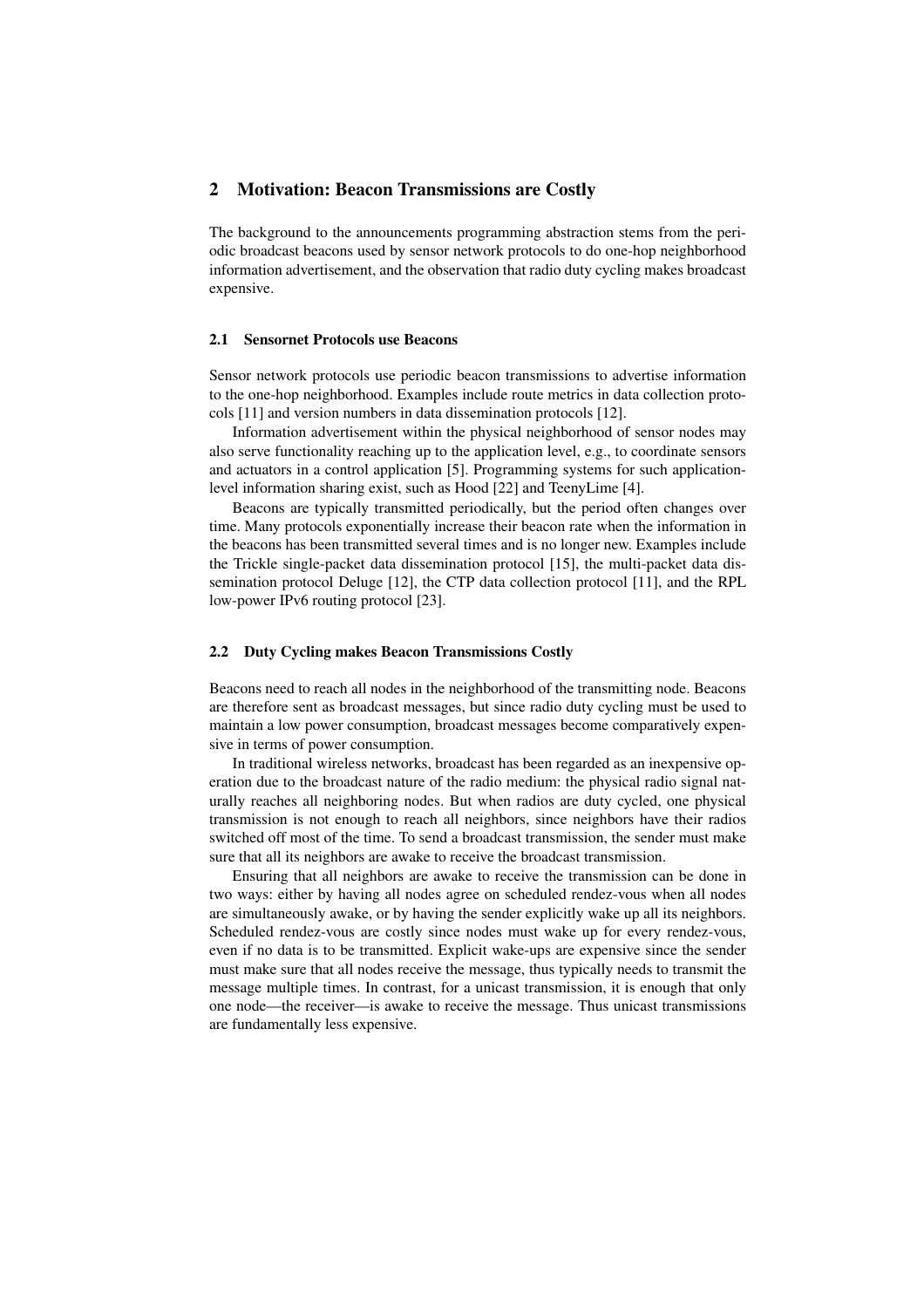

Fig. 2. After a successful transmission, the sender has learned the channel sampling phase of the receiver, and subsequently needs to send only two transmissions.



Fig. 3. A broadcast transmission must wake up all neighbors. The sender therefore extends the packet train for a full channel sampling period.

We perform a set of experiments to quantify the power cost of broadcast transmissions. We use Contiki 2.5 with the ContikiMAC duty cycling protocol, the default duty cycling protocol in Contiki 2.5. ContikiMAC is a low-power-listening MAC protocol that builds on mechanisms from many existing state-of-the-art duty cycling protocols [2, 10, 17, 19] but adds a very power-efficient channel sampling mechanism. From B-MAC [19], ContikiMAC lends the basic idea of low-power listening. From X-MAC [2], ContikiMAC uses the idea of a packetized preamble. From WiseMAC [10], ContikiMAC uses the phase-lock mechanism, which we describe below. From BoX-MAC [17], ContikiMAC uses the idea of using the data packet as the wake-up signal.

Figure 2 shows the basic operation of ContikiMAC. Nodes wake up periodically to sample the radio medium for transmissions. This is performed in a power-efficient way: a node turns the radio on for only 192 microseconds to measure the received signal strength. If this indicates a transmission from a neighbor, the node keeps the radio on. To avoid missing transmissions, the node samples the radio medium twice within 0.5 ms. A sender triggers a transmission by sending a train of data packets, until one packet finds the receiver's radio on. Upon receiving a packet, the receiver answers with a link-layer acknowledgment and the sender stops transmitting the packet train. In ContikiMAC, unicast transmissions are power-efficient because senders phase-lock to the wake-up interval of its neighbors [10]. A sender synchronizes to the wake-up phase after the successful transmission, as shown in Figure 2. For broadcasts, the sender needs to send its packet train for a full channel sampling period to ensure that all neighbors have heard the transmission, as shown in Figure 3.

To quantify the relative cost of broadcast and unicast, we perform an experiment using two TMote Sky motes running Contiki and ContikiMAC. We use a channel sampling rate of 16 Hz. We run two experiments, one where we send broadcast traffic and one where we send unicast traffic, and vary the send rate. We measure the radio duty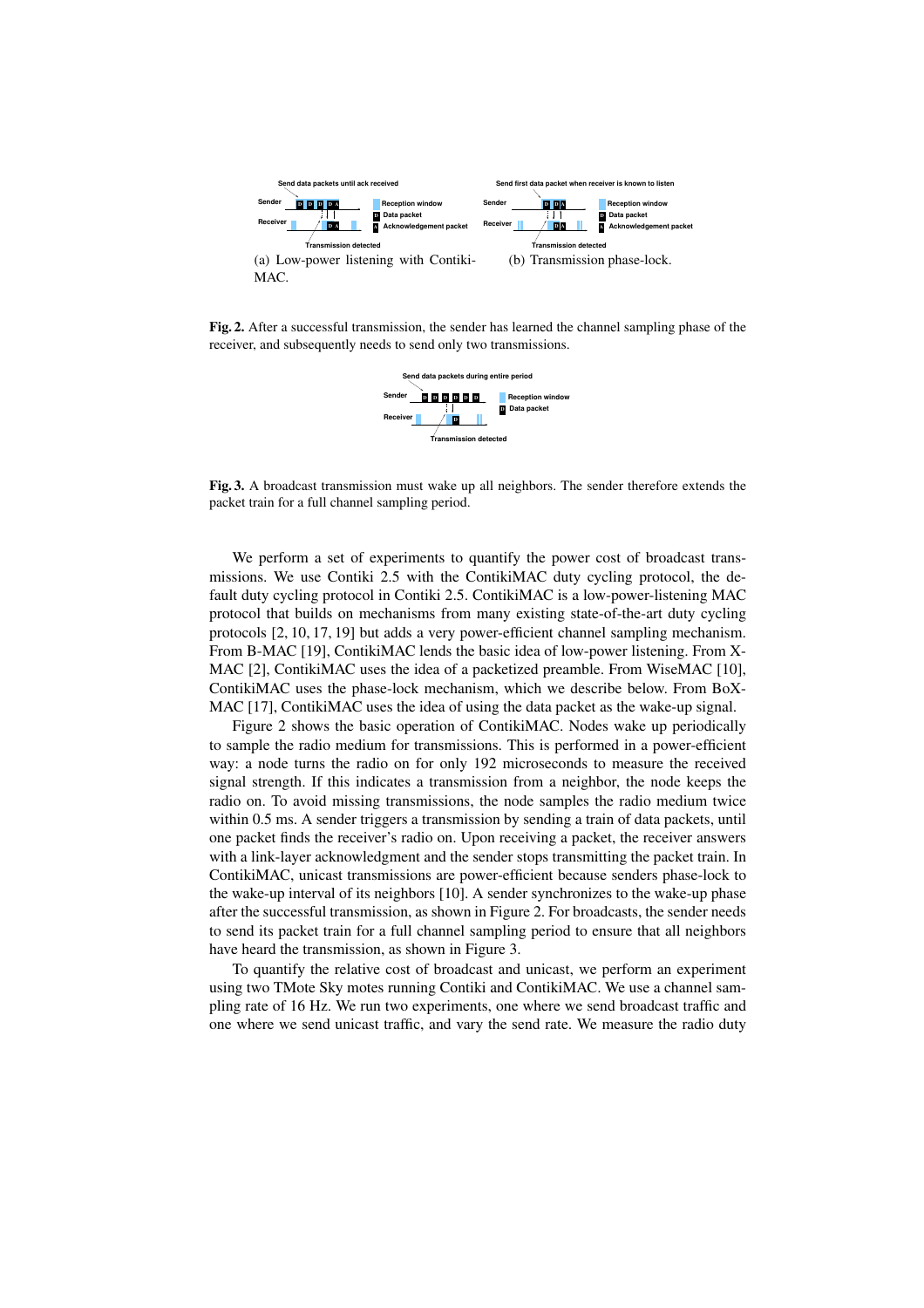

Fig. 4. The power consumption of broadcast is significantly higher than for unicast because broadcast transmissions (Figure 3) are longer than unicast transmissions (Figure 2).



Fig. 5. Multiple, small broadcast transmissions are significantly more costly than a single broadcast transmission, for the same amount of data.

cycle using Contiki's built-in software-based power profiler [6]. Figure 4 shows the results. We observe that the cost of broadcast is significantly higher than that of unicast, and that the marginal increase in power consumption with increasing send rate is higher for broadcast. Therefore, there is much larger room for improvement in optimizing broadcast transmissions rather than unicast transmissions.

## 2.3 Multiple Transmissions are More Costly

We perform another experiment, using the setup as above, where we transmit a fixed amount of data split into one, two, three, or four broadcast transmissions. The total amount of data is the same in all four cases, and we vary the amount of data across experiments. The purpose is to study the power consumption of multiple transmissions versus that of a single transmission, containing the same amount of data.

The result is shown in Figure 5 and shows that multiple transmissions are significantly more costly than a single transmission, with the same amount of data. Also, the marginal cost of transmitting additional bytes in a single broadcast is significantly lower than the cost of transmitting the data as multiple transmissions. This demonstrates that there is a strong incentive to reduce the number of broadcast transmissions by collecting multiple beacons into a single, larger packet.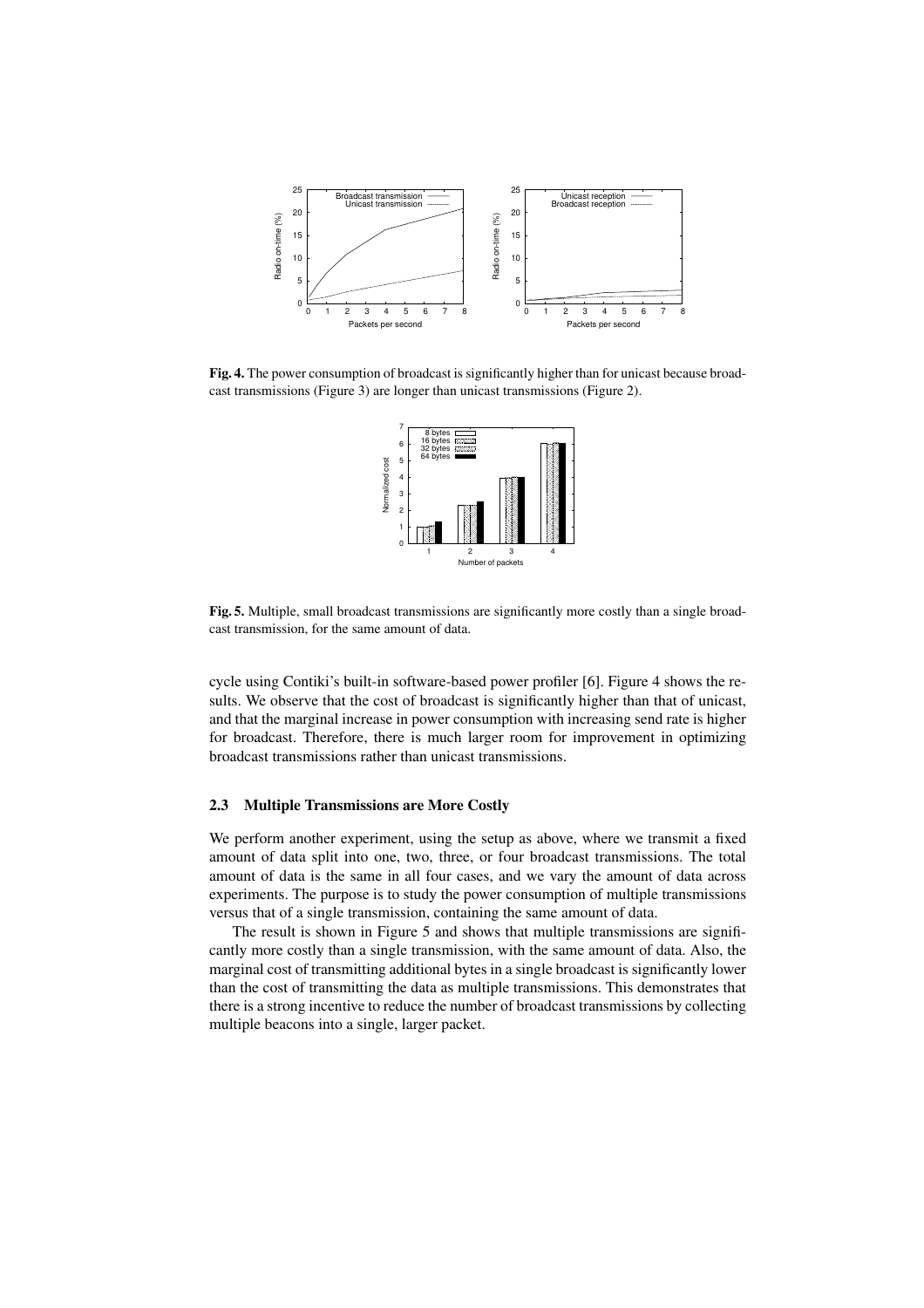## 3 The Announcement Layer

The announcement layer provides beacon coordination for upper layer protocols. Protocols register announcements with the announcement layer and the announcement layer takes care of the periodic transmission of the announcements. An announcement is the information that a protocol would otherwise periodically transmit as beacons.

The announcement layer piggybacks announcements from multiple protocols in each beacon transmission and coordinates the transmissions so that the total amount of transmissions is reduced. Since the information sent in each announcement is typically small [11, 15, 16], several announcements often fit in a single beacon.

In addition to beacon coordination, the announcement layer provide a small but powerful set of operations that give protocols the ability to push announcements to neighbors and to pull announcements from neighbors.

An announcement is a key-value pair. The key is an integer that uniquely identifies the announcement. The value is a data array. The semantics of the value in an announcement is application-specific and opaque to the announcement mechanism.

Each announcement has a minimum rate for its periodic transmissions. The rate is set by the protocol that registered the announcement, and can be different for different announcements. From the minimum rates set for each announcement, the announcement layer computes a schedule that ensures that one and only one beacon is transmitted for every beacon interval. Since multiple announcements are consolidated into each beacon transmission, it is enough to send one beacon for each interval, thus reducing the total amount of beacon transmissions. This also means that an announcement may be transmitted more often than its minimum rate, which is allowed by the semantics of the announcements layer because protocols specify only the minimum transmission rate, not the maximum rate.

Each announcement has a scope that is either node scope or network scope. Nodescope announcements have a value that is bound to the node, whereas network-scope announcements have a value that is shared across the network. An example of a nodescope announcement is a hops-to-sink metric in a data collection protocol, which is specific to the node that registered the announcement. An example of a network-scope announcement is a global version number in a data dissemination protocol, which is the same for all nodes in the network.

#### 3.1 Beacon Coordination

The announcement layer coordinates beacon transmissions for all registered announcements. The values from multiple beacons is collected into a single broadcast transmission. The beacon intervals from all protocols are coordinated to reduce the total amount of beacon transmissions.

Each protocol registers its maximal beacon interval with the announcement layer. The announcement layer ensures that at least one beacon is transmitted within this time interval. If two or more protocols need to transmit a beacon within a given time interval, beacon coordination will see to it that only the first beacon is sent. Since each beacon contains all announcements, the first transmission is enough to ensure that both announcements are transmitted within their respective intervals.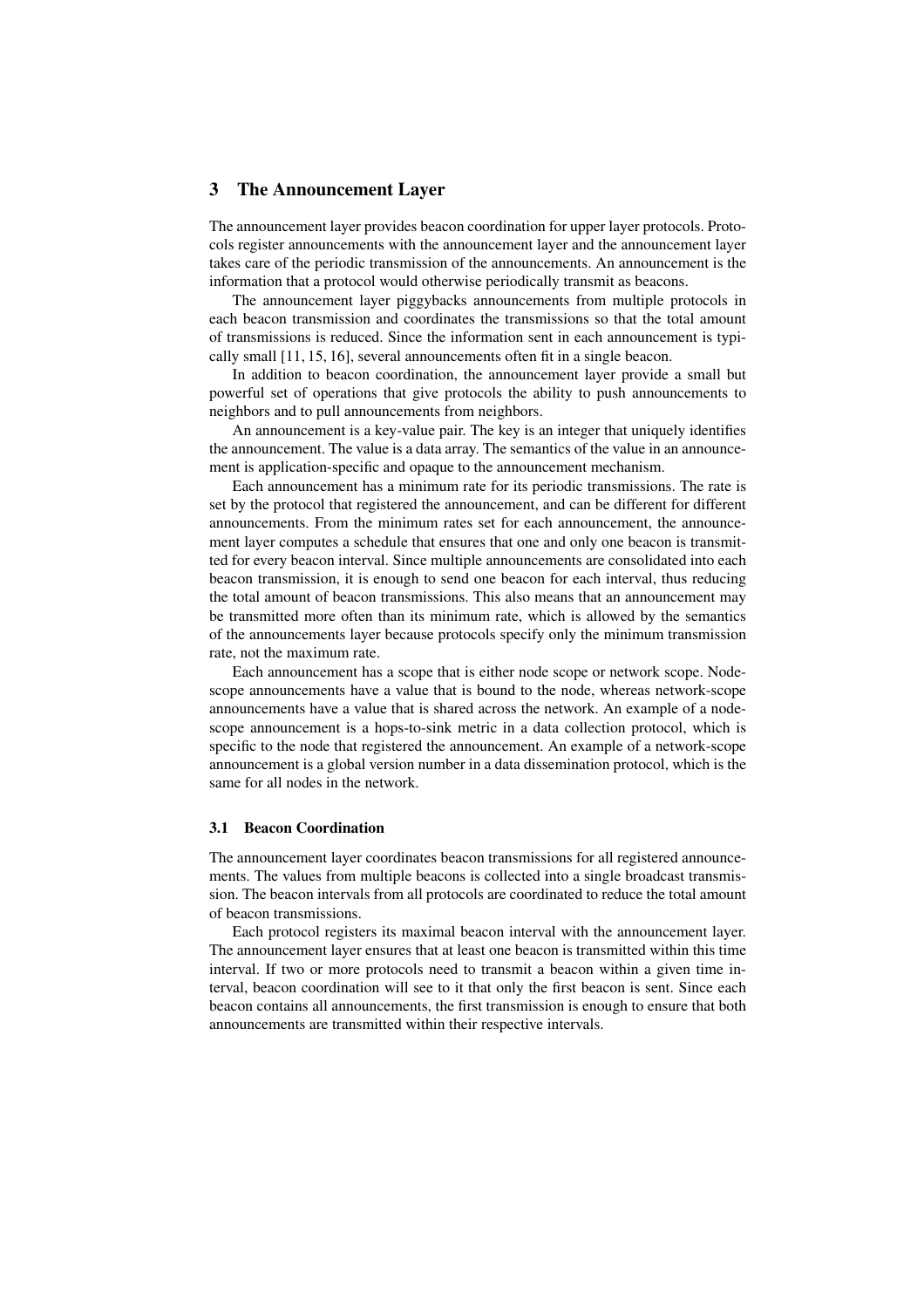|                          | ⊢                   | <b>Beacon</b> intervals |                           |                       |              |                |          |                |              |          | ×                         | <b>Beacon</b> timer<br><b>B</b> Beacon transmission |              |
|--------------------------|---------------------|-------------------------|---------------------------|-----------------------|--------------|----------------|----------|----------------|--------------|----------|---------------------------|-----------------------------------------------------|--------------|
| Announcement A           | ×                   |                         |                           | $\times$              |              | $\pmb{\times}$ |          |                |              |          |                           | $\times$                                            |              |
| Announcement B           | $\mathsf{I} \times$ |                         | $\boldsymbol{\mathsf{x}}$ | $\boldsymbol{\times}$ | $\mathbf{x}$ |                | $\times$ | $\pmb{\times}$ | $\mathbf{x}$ | $\times$ | $\boldsymbol{\mathsf{x}}$ | $\times$                                            | $\mathbf{x}$ |
| Announcement C           |                     | $\times$                |                           | $\times$              | $\mathbf{x}$ |                |          |                | $\times$     | $\times$ |                           | $\times$                                            |              |
| Uncoordinated<br>beacons |                     | BB BB                   | в                         | <b>BB</b>             | <b>BB</b>    | в              | в        | B              | <b>BB</b>    | B B B    |                           | <b>BB</b>                                           | в            |
| Coordinated<br>beacons   | B B                 |                         | в                         | в                     | в            |                | в        | B              | в            | в        | в                         | в                                                   | в            |
|                          |                     |                         |                           |                       |              |                |          |                |              |          |                           |                                                     | Time         |

Fig. 6. Beacon coordination: Protocols A, B, and C have registered announcements A, B, and C. Data from all announcements are consolidated into each beacon transmission. With beacon coordination, only one beacon per announcement interval is transmitted. In this example, beacon coordination reduces the number of beacon transmissions from 22 to 12.

| $push$ ( $key$ )      | Pushes an announcement to neighbors.                                         |
|-----------------------|------------------------------------------------------------------------------|
| $pull$ (key)          | Pulls an announcement from neighbors.                                        |
|                       | register (key, scope, callback) Registers an announcement and set its scope. |
| setValue (key, value) | Sets the value of an announcement.                                           |
| setMinRate(key, rate) | Sets the min periodic transmission rate.                                     |

#### Fig. 7. Announcement layer operations.

The beacon coordination concept is illustrated in Figure 6. In the illustration, three protocols have registered three announcements. Each announcement has a different beacon interval. A beacon is to be sent randomly within each interval. Without beacon coordination and beacon consolidation, each protocol would send their own beacon messages without coordinating with the other protocols and the system in Figure 6 would transmit 22 beacons. By contrast, with beacon coordination and beacon consolidation, the system sends only 12 beacons.

The beacon coordination algorithm is simple. For each new announcement, a timer fires randomly within each interval. When the timer fires, it checks if a beacon has already been transmitted within its interval. Unless the protocol has updated the value of its announcement since the last beacon transmission, there is no need to send a new beacon and the transmission is consequently cancelled.

#### 3.2 Announcement Operations

The announcement layer defines two primary operations, *push* and *pull*. In addition, the announcements layer provides functions for registering announcement, to set the value of an announcement, and to set the minimum rate for the periodic transmission of announcements. Figure 7 shows the operations and functions.

Protocols that use announcements first register the announcement with the *register* function. The registration is a simple procedure that binds a key to the announcement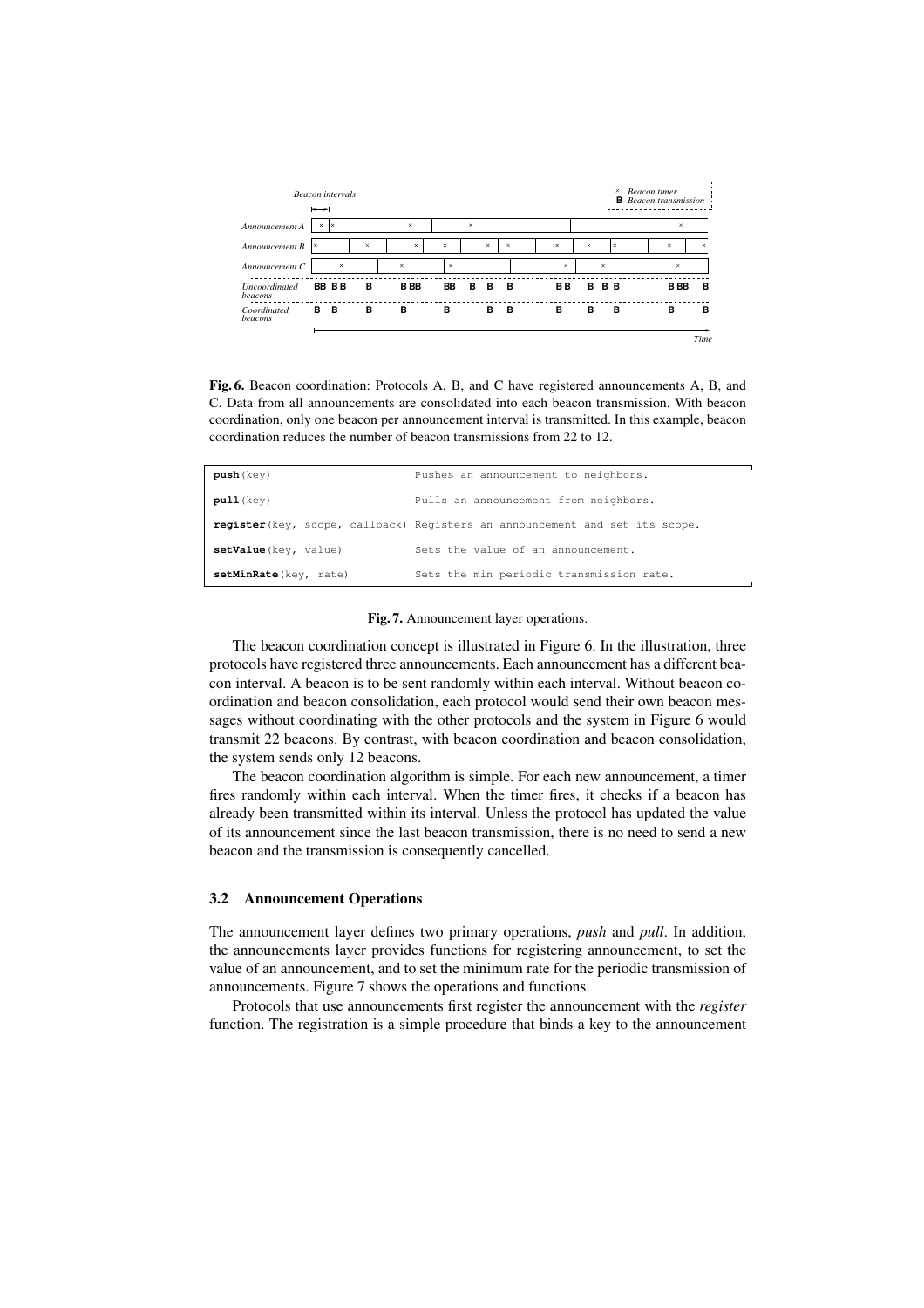and sets its scope. After registering the announcement, the protocol will begin receiving notifications when neighbors transmit their announcements. This is handled via a callback function that is given as an argument to the *register* function. The protocol gives the announcement its value with the *setValue* function. The minimum transmission rate of the announcement is set with the *setMinRate* function.

The *push* and *pull* operations are used for pushing announcements to the neighborhood and to request announcements from neighbors, respectively. A *push* causes the transmission of an announcement to all neighbors. Protocols can use this operation to send new information to neighbors quickly. For example, a node in a data collection protocol that learns a significantly better route may want to quickly let its neighbors know of this new route. The node would set a new value for its announcement with the *setValue* function, and then call the *push* operation to push the changed routing metric to its neighbors.

The *pull* operation requests announcements from neighbors. The operation causes one or more neighbors to send their announcements to the node that issued the pull. This operation is used by protocols that are able to discover when a node needs information from its neighbors. For example, when a mobile node moves into a new environment it needs to gather information about its network environment, such as routing metrics. It then issues a *pull*, which causes its neighbors to send their announcements to the requesting node.

Although both the push and pull operations are defined to operate only on a single announcement, the beacon consolidation will collect all a node's announcements the beacon transmission. This means that a single push operation will push all announcements to neighbors. Likewise, a single pull operation will pull all announcements from neighbors.

The push and pull operations are based on the observed behavior of existing protocols:

*Data collection with CTP.* The CTP data collection protocol [11] defines an implicit push operation and an explicit pull operation. When the routing metric of a node changes significantly, CTP quickly transmits a beacon message with the new routing metric, which constitutes an implicit push operation. This makes the new information propagate faster than with the usual periodic dissemination. If a node detects that its routing metric is out of date, e.g., if a loop is detected or if the node has just started, CTP sends a beacon with a pull-bit set, to which neighbors respond by sending a beacon. This is an explicit pull operation.

*Single-packet data dissemination with Trickle.* The Trickle single-packet dissemination protocol [15] defines implicit push and pull operations. When Trickle starts sending a new version of the data to be disseminated, Trickle nodes issue an implicit push to rapidly propagate the new version through the network. Also, if a node notices that a neighbor has an older version than the current global version, the node performs an implicit push by directly broadcasting a beacon with the latest version. When a node boots up, it performs an implicit pull operation by sending a beacon with version number zero, which causes neighbors to broadcast the latest version.

*Low-power IPv6 routing with RPL.* The RPL IPv6 routing protocol defines explicit push and pull operations [21, 23]. Nodes periodically transmit DODAG Information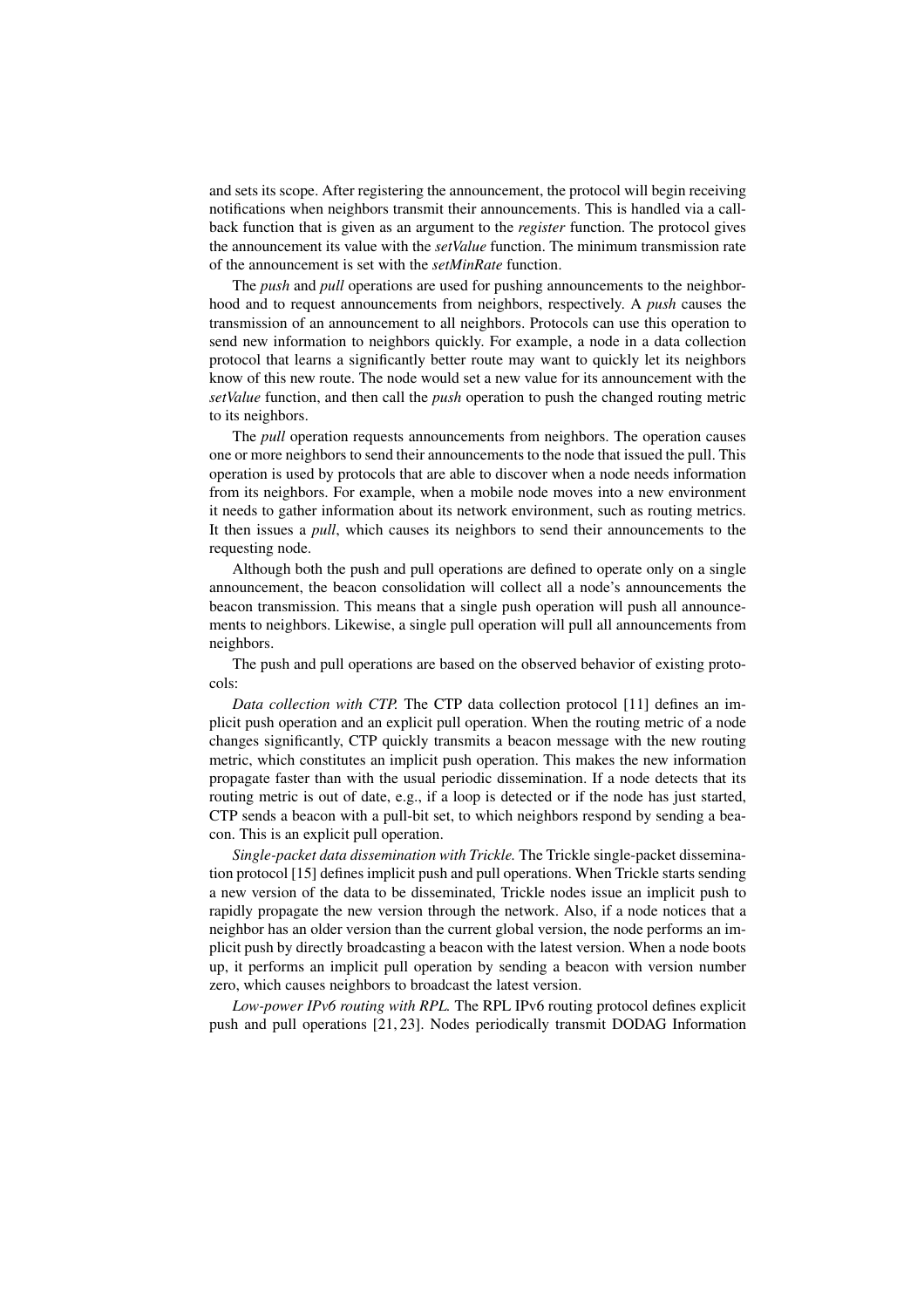```
collectInit() {
register(COLLECT_KEY, NODE_SCOPE)
 pull(COLLECT_KEY)
}
receivedAnnouncement(fromAddress, etx) {
 addNeighbor(fromAddress, etx)
 updateLocalETX\capsetValue(COLLECT_KEY, localETX)
 if (newParent) {
   push(COLLECT_KEY)
    setMinRate(COLLECT_KEY, lowestRate)
  }
}
sendDataPacket() {
 if (parent = nil)
   pull(COLLECT_KEY)
  } else {
    sendto(parent)
  }
}
```
Fig. 8. The relevant parts of the data collection protocol with announcements, in pseudo code.

Objects (DIO) messages to let nodes in their one-hop neighborhood discover and maintain routes. The DIOs are transmitted at adaptive intervals and RPL also uses suppression to reduce the amount of transmissions. The combined effect of adaptive intervals and suppression may cause a node that has just started or moved into a new neighborhood to wait for a long time before getting a DIO. An RPL node may therefore send a DODAG Information Solicitation (DIS) message, to which neighbors reply with DIO messages. This constitutes an explicit pull.

*Neighbor discovery.* Many neighbor discovery protocols for mobile sensor networks [8, 9, 13, 25] define both push and pull operations, which may be triggered by physical mobility. Nodes transmit beacons to announce their presence, constituting an explicit push, and may request information from their neighborhood to gather the identity of surrounding devices when the connectivity may change because of a changing physical location.

## 3.3 Protocol Implementations with an Announcement Layer

To demonstrate the feasibility of the announcement layer as a programming primitive for network protocols, we have rewritten three of the most common sensor network protocols to use announcements: data collection, single-packet data dissemination, and multi-packet data dissemination. All three protocol implementations are based on the original implementations in Contiki [7]. The data collection protocol is Contiki collect, an address-free, tree-based collection protocol similar to the TinyOS Collection Tree Protocol [11]. The single-packet data dissemination protocol is based on the Trickle protocol by Levis et al [15]. The multi-packet data dissemination protocol is Deluge [12]. We describe the implementation of the data collection protocol in detail below.

The starting point for our announcements-based data collection protocol is the Contiki collect protocol in Contiki 2.5. Contiki collect builds a tree, rooted at the sink, by letting each node estimate the expected number of transmissions (ETX) to reach the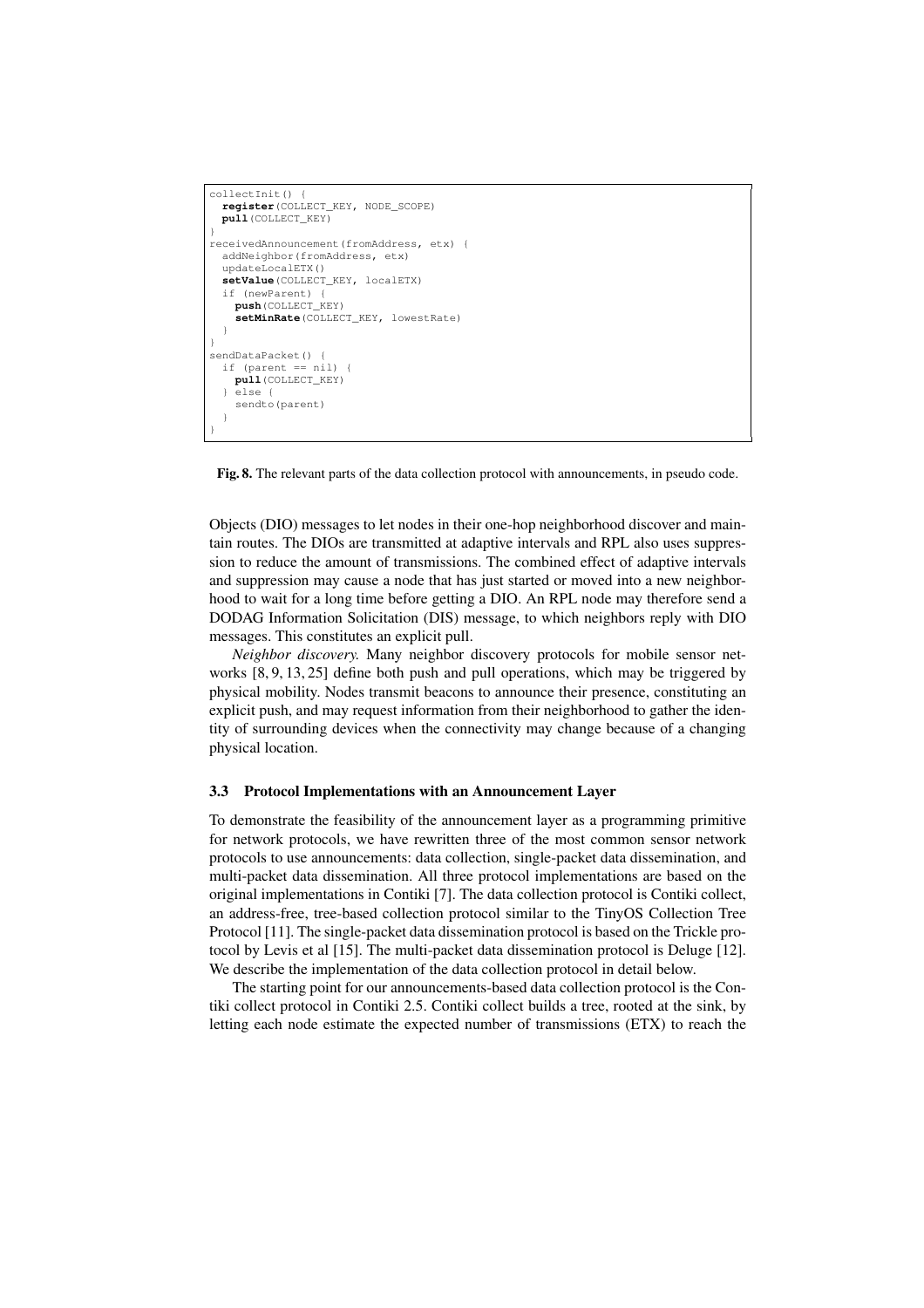sink. Nodes outside the neighborhood of the sink select the neighbor with the lowest ETX routing cost as their parent in the tree. Each node announces its ETX value to its neighbors through periodic beacons. The beacons are transmitted with an increasing interval, but when a node finds a significantly better parent, the beacon interval is reset to a low value.

The original Contiki collect module [7] uses periodic beacons to advertise routing cost. In our rewritten variant, the protocol instead uses announcements to advertise its routing cost. An excerpt of the rewritten version is shown as pseudo code in Figure 8. When the collection protocol is initiated, it registers an announcement with a pre-defined key and with the node scope. This announcement is used for advertising route metrics. When the node starts, it does not have any route information and therefore issues a *pull* to get route information from neighbors.

When the node receives an announcement from a neighbor, the *receivedAnnouncement* function is invoked. This function registers the ETX value of the neighbor in the neighbor list and recomputes the local ETX, which may have changed if the incoming announcement had a better ETX value than those of previous neighbors. The announcement is then updated with the new ETX value. If the incoming announcement triggered the local node to chose a new parent, this information is pushed to neighbors, and the lowest beacon rate is set.

The beacon rate is periodically increased through repeated calls to *setMinRate*, but this code is not included in Figure 8 due to space constraints.

When sending a packet, the *sendDataPacket* function searches the list of neighbors to find the best one. If there are no neighbors that have a route, the outbound packet is queued, and the announcement layer is instructed to pull announcements from neighbors with the *pull* operation.

# 4 Implementation

We have implemented an announcement layer in the Contiki operating system and the Rime network stack [7]. The announcement layer is implemented as a separate Rime module that uses a Rime broadcast channel to send and receive its beacon messages.

Beacon coordination consolidates all announcements into each beacon packet, but technology-specific limitations on radio packet size may restrict the amount of announcements that can be consolidated into each packet. For example, the popular 802.15.4- 2006 standard defines a maximum packet size of  $127$  bytes<sup>1</sup>. Our announcement layer implementation handles this by breaking up large beacons into multiple broadcast transmissions.

To avoid instantaneous congestion caused by network synchronization, our implementations of the *push* and *pull* operations incur a random wait period before the beacons are transmitted. In our implementation, we set the waiting period to a random time between 0 and 8 seconds.

 $1$  Upcoming versions of the standard increase the maximum packet size to 2047 bytes.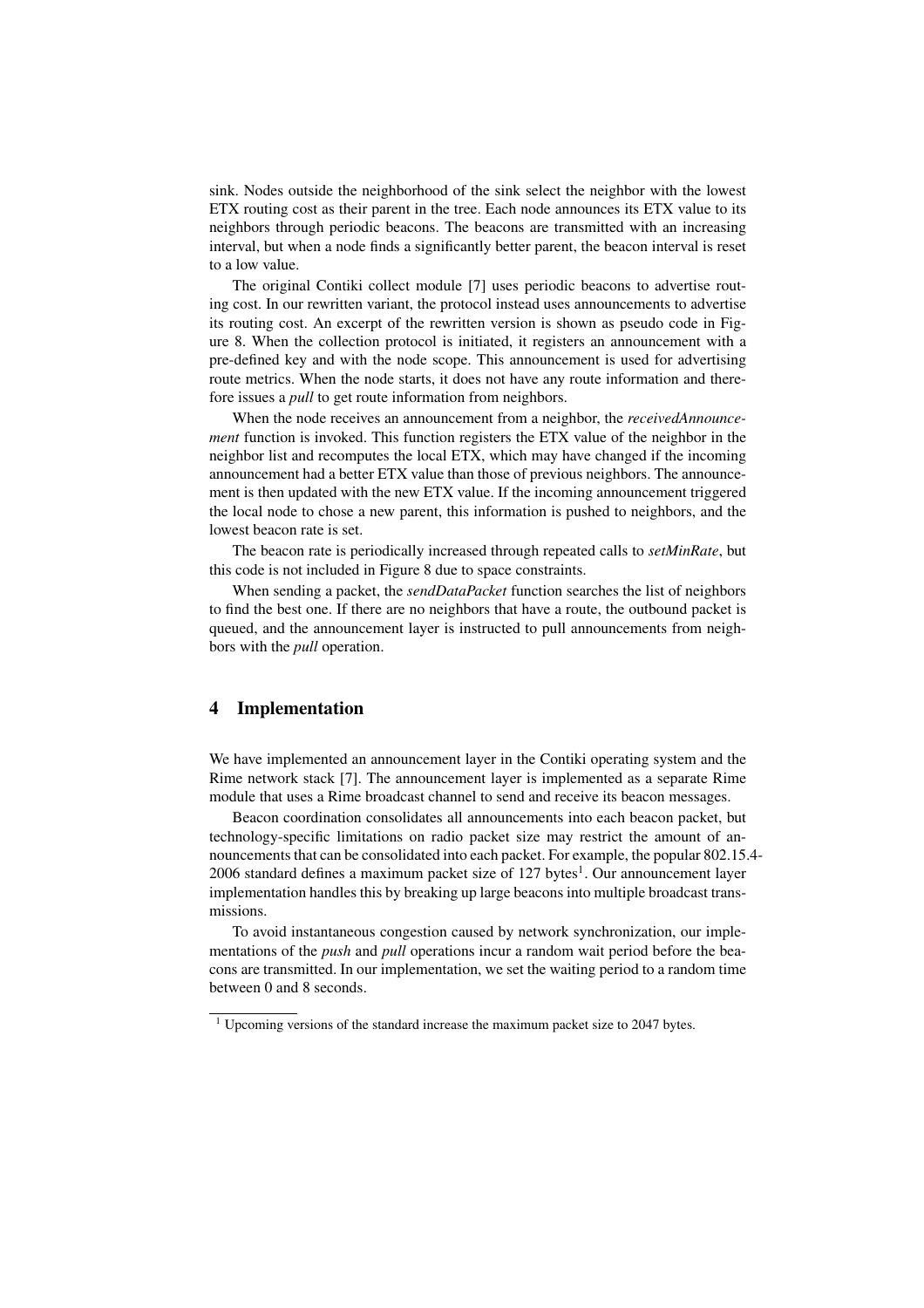# 5 Evaluation

We evaluate three aspects of the announcement layer. First, we quantify the beacon coordination mechanism and the resulting reduction in power consumption. Second, we quantify the cost of the announcement operation in terms of power consumption and the number of packet transmissions. Third, we use a testbed experiment to study a sensor network with concurrent protocols.

We use both simulation and testbed experiments. All simulations and experiments are carried out with Tmote Sky motes. For our simulations, we use the Contiki Cooja network simulator and the MSPsim Tmote Sky emulator [20]. Cooja and MSPsim provides a cycle-level accurate emulation of the MSP430 microcontroller and a bit-level accurate emulation of the CC2420 radio transceiver, which makes it possible to correctly emulate low-level protocols such as radio duty cycling mechanisms. For our testbed experiments, we use a 24-node Tmote Sky testbed in an office environment with a wired backchannel through which we obtain logging information. Throughout our experiments, we use Contiki 2.5 and the ContikiMAC low-power listening duty cycling mechanism with a channel check rate of 8 Hz, which results in an idle duty cycle of 0.5%.

We use the radio duty cycle as a proxy for energy consumption because the radio transceiver is the most power consuming component. We use Contiki's power profiler to measure the radio duty cycle [6], both the amount of time that the radio spends in listen mode and in transmit mode.

#### 5.1 Beacon Coordination

The purpose of beacon coordination is to reduce the number of beacon transmissions by consolidating all announcements into every beacon and by suppressing the transmission of redundant beacons.

To evaluate the effectiveness of the beacon coordination mechanism, we set up a system with a variable number of announcements and set a fixed minimum rate of ten seconds for each announcement. We vary the number of announcements and measure the number of beacons that get transmitted as well as the total power consumption of the system. We run the system both with and without beacon coordination.

Figure 9 shows the result. We see that without beacon coordination, the number of beacons per interval increases with the increasing number of announcements. With beacon coordination, however, the number of beacons remains at one per interval. Similarly, without beacon coordination, the power consumption grows with the number of announcements, but with beacon coordination the power consumption stays almost constant, even though there is a slight increase in power consumption due to the additional size of each beacon.

#### 5.2 The Cost of Announcement Operations

The push and pull announcement operations involve the transmission and reception of network traffic, incurring power consumption in the involved nodes. We quantify the effect of these operations on the power consumption by conducting three experiments.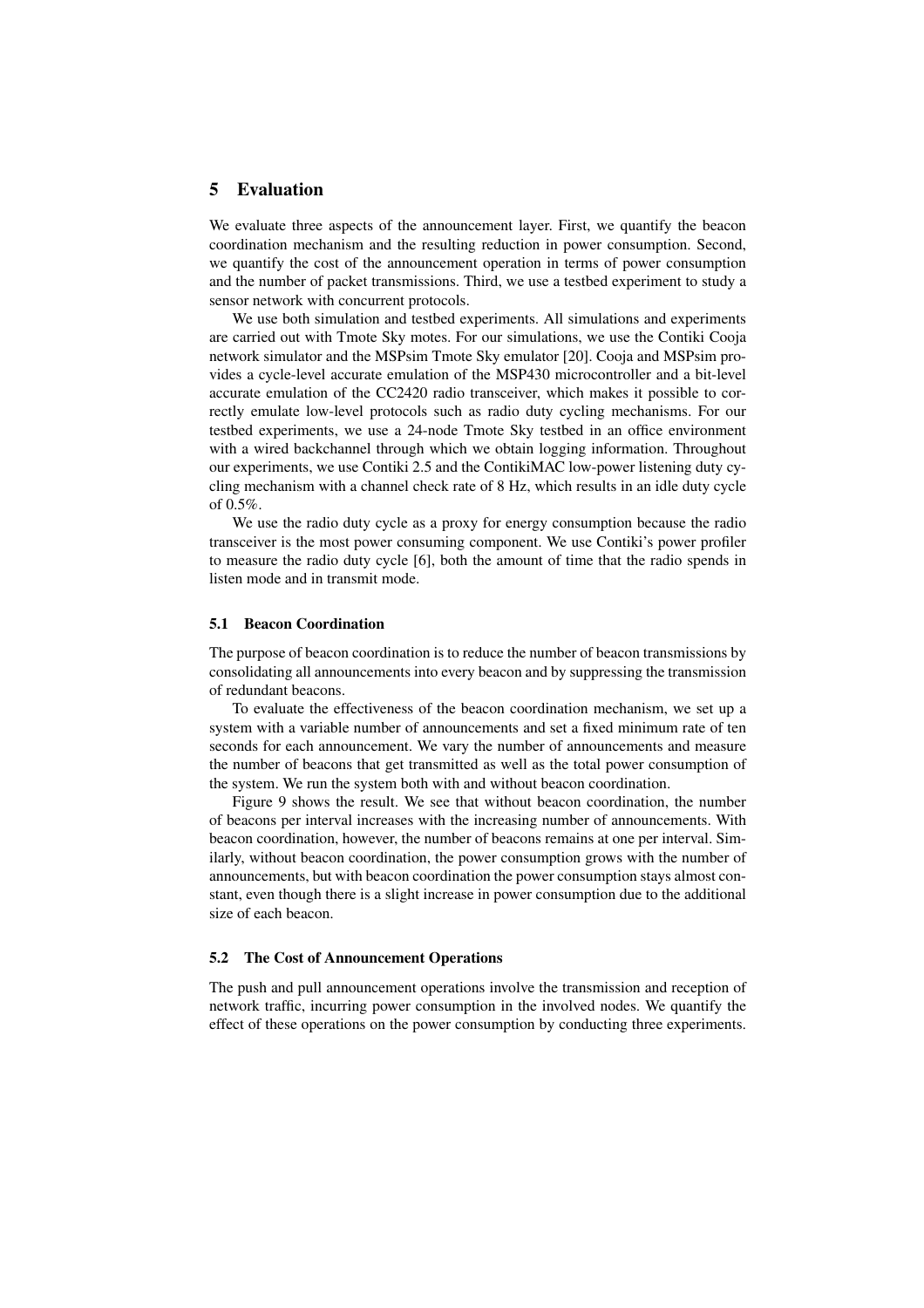

Fig. 9. The number of beacon transmissions with and without beacon coordination (left). The power consumption with and without beacon coordination (right).



Fig. 10. The cost of the push and pull operations in a 40 node network where all nodes are in range of each other.

First, we measure the effect on power consumption caused by the push operation in a dense network with a varying number of nodes that issue a push operation. Second, we measure the effect of the pull operation in the same situation. Third, we quantify the marginal cost of an increasing number of announcements being pushed in a single push operation.

To quantify the cost of the push operation, we set up a simulated network with 40 nodes. A push operation results in a broadcast transmission, which reaches all nodes in range. To create a situation in which the push operation was as expensive as possible, we set up our network so that all nodes are transmission range of each other. The nodes issue a push every ten seconds and we vary the amount of nodes that issue a push from one to all nodes. We measure the radio duty cycle of the nodes over the ten seconds between each push operation.

The result is shown in the left graph in Figure 10. As expected, we see that the cost grows linearly with the amount of nodes issuing a push.

We use the same simulation setup to quantify the cost of the pull operation. For the pull operation, all nodes in range of a node that issues a pull will respond with a push. Thus we expect the duty cycle to be higher than for the push operation.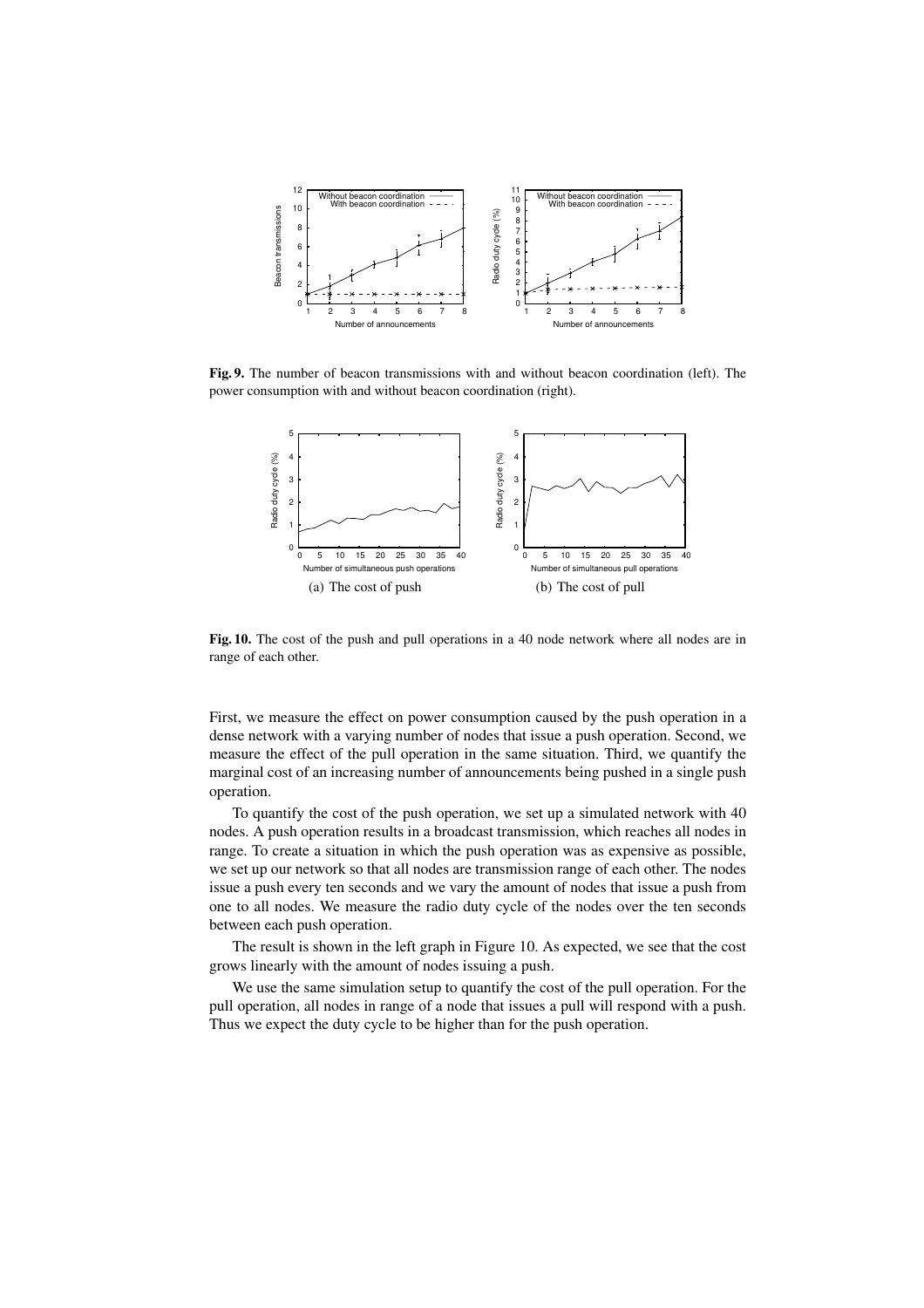

Fig. 11. The cost of the push operation with an increasing number of announcements.

The right graph in Figure 10 shows the result. We see that the cost is higher than for the push operation, but that it is relatively constant regardless of the number of nodes that issue a pull operation. This is due to the delay between the reception of a pull request and the corresponding push response: with many pull requests, nodes will receive several requests before eventually responding with a push. Thus the resulting power consumption is not significantly affected by the number of simultaneous pull operations.

Finally, we quantify the marginal cost of pushing additional announcements. With an increasing amount of announcements, we would expect the cost of a push operation to increase because beacons get larger. We devise a simple experiment where one node issues push operations with an increasing number of announcements. Each announcement has 10 bytes of data. We focus here on a single node and measure only the cost of transmitting the announcement beacons.

To push the envelope, we deliberately chose to send more announcements than any current application would need, and vary the number of announcements from one to 20. Figure 11 shows the result. We see that the cost increases with the number of announcements and that there is a staircase effect. The staircase effect is caused by the push operation having to be transmitted as an increasing number of packets.

### 5.3 Case Study: Collection and Dissemination

To study the aggregate effects of announcements on a real-world scenario, we perform a data collection testbed experiment. We use the Contiki shell to collect sensor data from a 24 node office testbed. The Contiki shell has one command for setting up a sink node, collect, which forms a collection tree with the Contiki collect protocol, and one command for sending data through the collection tree, send. To start the commands on the nodes in the network, the Contiki shell provides a mechanism for starting commands on other nodes in the network, netcmd. The netcmd command uses reliable data dissemination with Trickle to disseminate the commands through the network. Both the data collection protocol and the data dissemination protocols use beacons and we expect to see a reduction in the number of beacons in the network.

We run two versions of the experiment, one with announcement-based implementations of the protocols and one without. In both experiments we use ContikiMAC with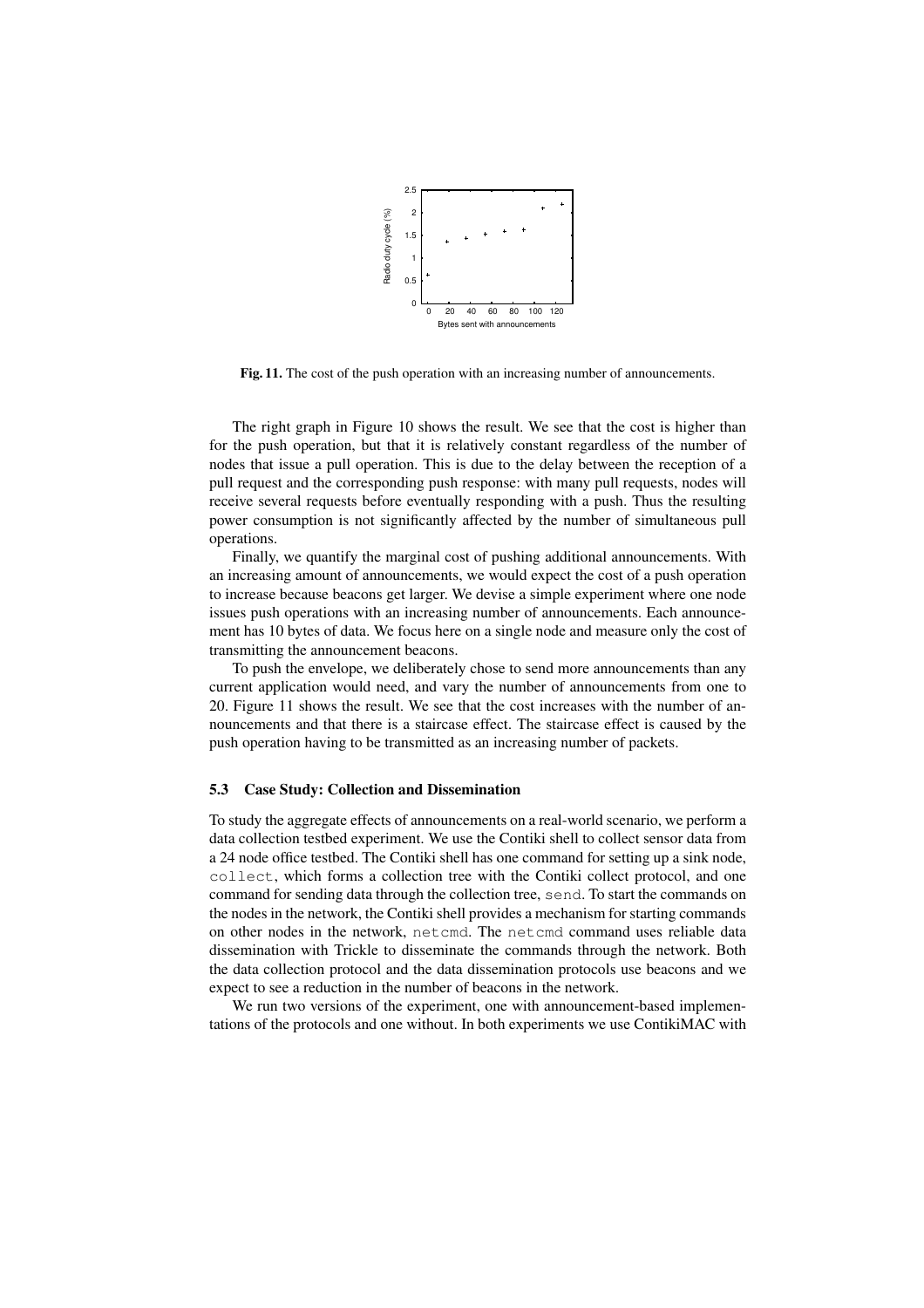

Fig. 12. Activity breakdown of the data collection and dissemination testbed experiment.

a channel check rate of 8 Hz. We run the network for one hour for each experiment. With both experiments, we receive an average of 54 packets per node. Two nodes have poor connectivity and only reported 1 and 3 packets respectively in one experiment, and 1 and 7 packets in the other experiment, whereas the others reported 60 packets. The longest path was 5 hops long.

We measure the power consumption per Rime channel using Contiki's power profiler [6]. We see the resulting breakdown in Figure 12. The boxes show the amount of transmission and reception power spent on beacons and data packets, respectively. The results show that the announcement-based implementation is able to reduce the number of beacons. The reduction is due to the suppression of data dissemination beacons, which account for 9% of the total number of beacons in the non-announcement-based implementation.

## 6 Related Work

The idea of inserting a new layer in the network stack to coordinate data from multiple upper-layer protocols has been used in many contexts. Balakrishnan et al. [1] introduced an explicit congestion management layer for Internet hosts. Choi et al. [3] add an isolation layer that shields different sensor network protocols from each other. The announcement layer is different because it focuses on a specific traffic type: broadcast beacons. Furthermore, since the announcement layer do not shield protocols from each other, there is no performance penalty as for the isolation layer by Choi et al [3].

There are many examples where information from multiple packets are combined into a single transmission to improve performance. Lin and Levis [16] observe that packing multiple pieces of information into the same physical packet aids in reducing the performance penalty due to broadcast transmissions. However, their scope is limited to information belonging to a single protocol (DIP), and comes hardwired with the protocol implementation itself. By contrast, the announcement layer provide a re-usable, generic mechanism that can be used across different protocols.

The push and pull operations of the announcement layer are similar to the operations used in sensor network neighborhood abstractions [18, 22]. However, the latter aim at redefining the notion of physical neighborhood mostly based on application-level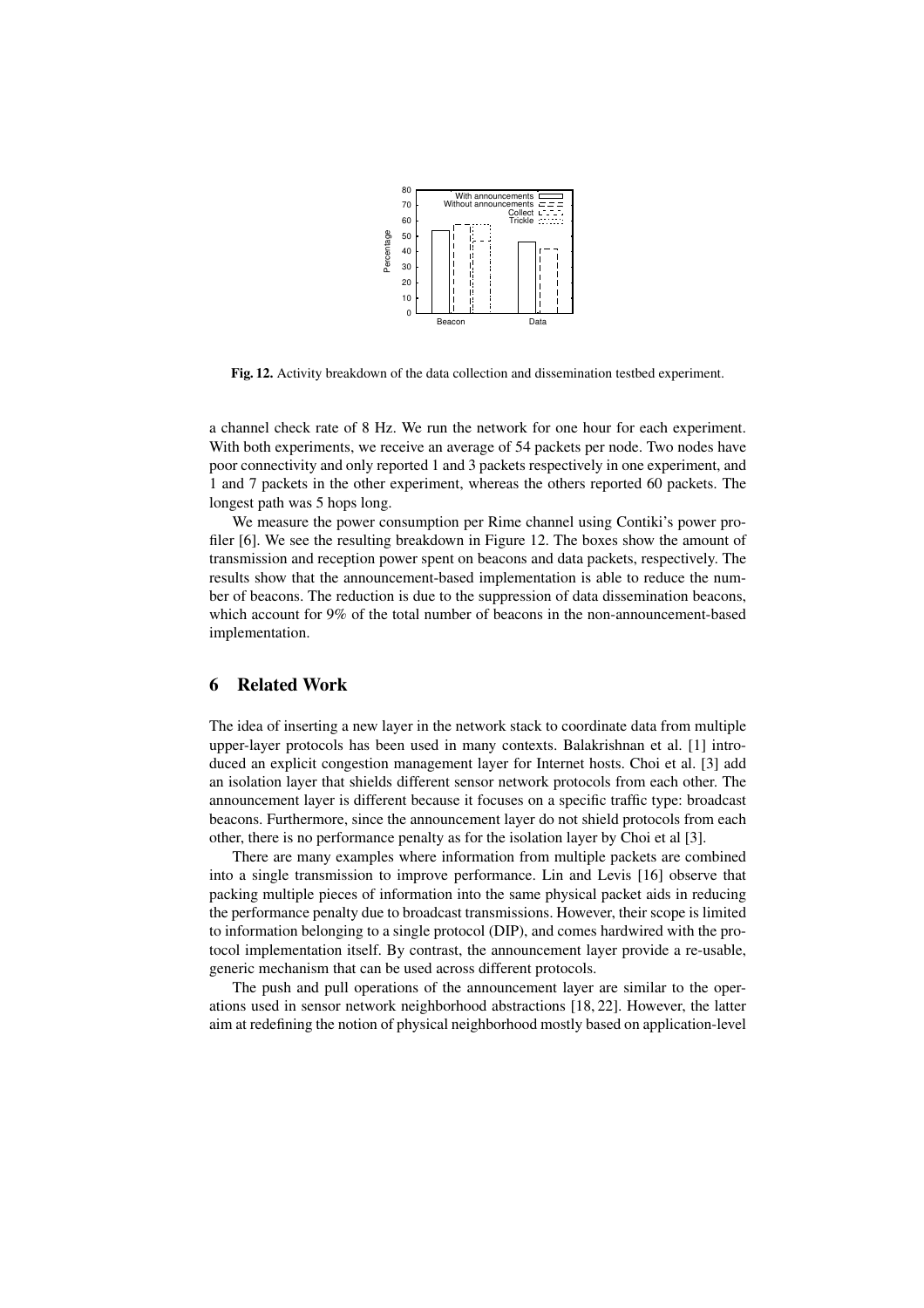requirements. Announcements, instead, target network-level functionality that typically leverage communication in the physical neighborhood. In addition, some of the aforementioned systems [18, 22] inherently provide a push-only communication paradigm, whereas announcements also provide a pull operation.

# 7 Conclusions

We present the announcement layer that piggybacks announcements from multiple protocols and coordinates their transmission to reduce the total amount of beacons. The background to the announcement layer is the observation that beacon transmissions are costly, and multiple transmissions even more so. In addition to beacon coordination, the announcement layer provides inter-protocol coordination through two operations: push and pull. We have implemented an announcement layer in Contiki and rewritten three staple sensornet protocols on top of it: data collection, single-packet data dissemination, and multi-packet data dissemination. We demonstrate that beacon coordination reduces the amount of beacons and that the cost of the push and pull operations is low.

## Acknowledgments

This work was funded by the SSF, the Swedish Foundation for Strategic Research through the Promos and Supple projects, and VINNOVA, the Swedish Agency for Innovation Systems through the ReSense project.

#### **References**

- 1. H. Balakrishnan, H. Rahul, and S. Seshan. An integrated congestion management architecture for internet hosts. *SIGCOMM Comput. Commun. Rev.*, 29(4):175–187, 1999.
- 2. M. Buettner, G. V. Yee, E. Anderson, and R. Han. X-MAC: a short preamble MAC protocol for duty-cycled wireless sensor networks. In *Proceedings of the International Conference on Embedded Networked Sensor Systems (ACM SenSys)*, pages 307–320, Boulder, Colorado, USA, 2006.
- 3. J. Choi, M. Kazandjieva, M. Jain, and P. Levis. The case for a network protocol isolation layer. In *Proceedings of the International Conference on Embedded Networked Sensor Systems (ACM SenSys)*, Berkeley, CA, USA, 2009.
- 4. P. Costa, L. Mottola, A. L. Murphy, and G. P. Picco. Programming wireless sensor networks with the TeenyLIME middleware. In *Proc. of the* 8<sup>th</sup> *ACM/USENIX Int. Middleware Conf.*, 2007.
- 5. A. Deshpande, C. Guestrin, and S. Madden. Resource-aware wireless sensor-actuator networks. *IEEE Data Engineering*, 28(1), 2005.
- 6. A. Dunkels, F. Österlind, N. Tsiftes, and Z. He. Software-based on-line energy estimation for sensor nodes. In *Proceedings of the IEEE Workshop on Embedded Networked Sensor Systems (IEEE Emnets)*, Cork, Ireland, June 2007.
- 7. A. Dunkels, F. Österlind, and Z. He. An adaptive communication architecture for wireless sensor networks. In *Proceedings of the International Conference on Embedded Networked Sensor Systems (ACM SenSys)*, Sydney, Australia, Nov. 2007.